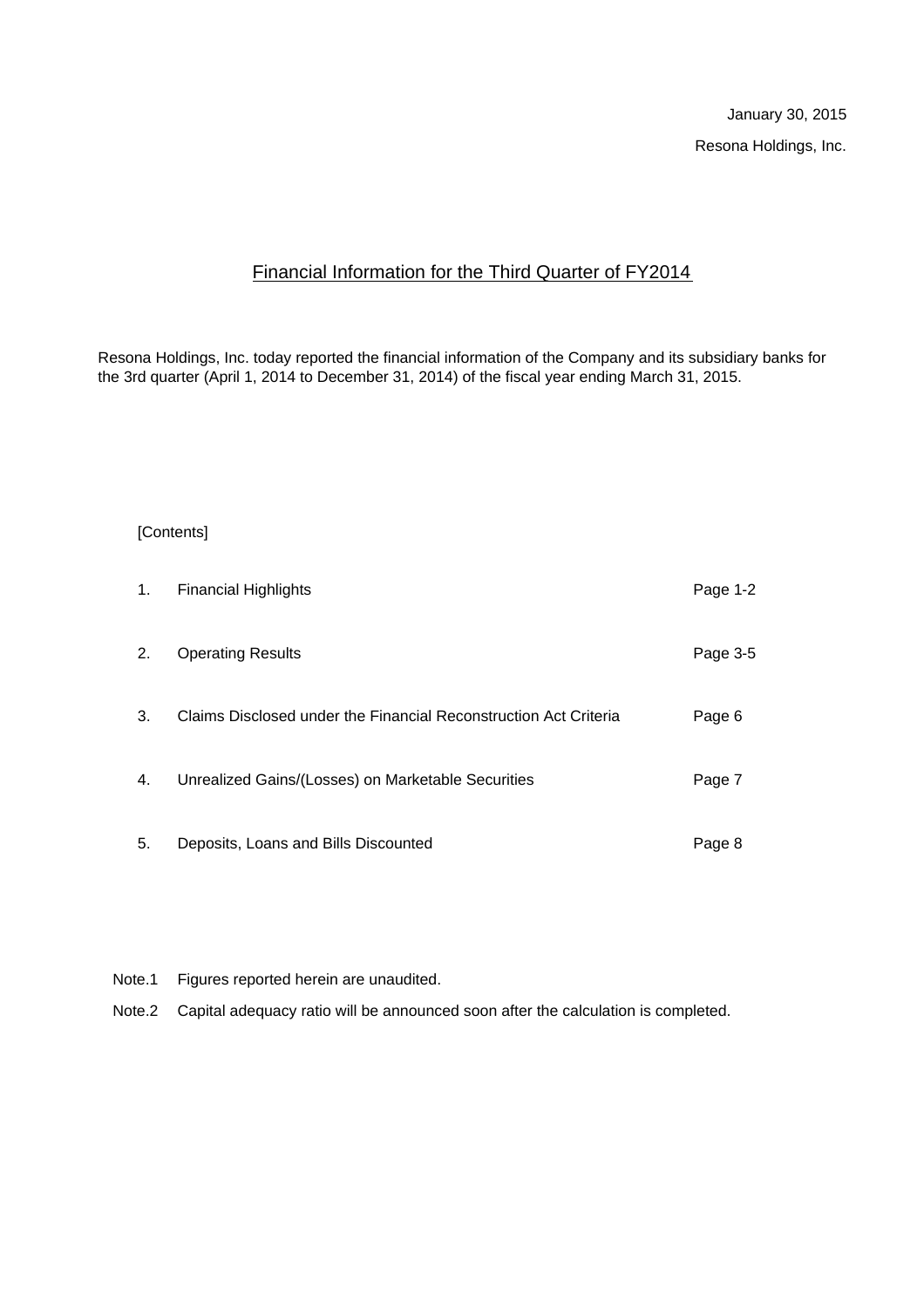## **1. Financial Highlights**

- Resona Holdings on a consolidated basis posted a net income of Y191.2 bn for the 1-3Q of FY2014 (An increase of Y17.5 bn YoY). The three subsidiary banks on a non-consolidated combined basis registered a net income of Y175.3 bn (an increase of Y22.8 bn YoY).

- Actual net operating profit of the three subsidiary banks on a non-consolidated combined basis increased by Y18.3 bn YoY. The decline in net interest income from loans and deposits owing to contraction of spread was covered by an increase in fees and commission income primarily supported by strong insurance products sale, real estate brokerage, and net gains on bonds.

- Income before income taxes of the three subsidiary banks on a non-consolidated combined basis increased by Y21.0 bn YoY due to an increase in net gains on stocks and continuation of net reversal in credit expenses. - Resona Holdings does not revise the earnings forecasts announced in November 2014 at this point in time.



\*1. Domestic banking account, deposits include NCDs. \*2. Trading income and other operating income.

\*3. Net gains/(losses) on bonds and bond-related derivative transactions

\*4. Net operating profit before provision to general reserve and expenses related to problem loan disposal in the trust account.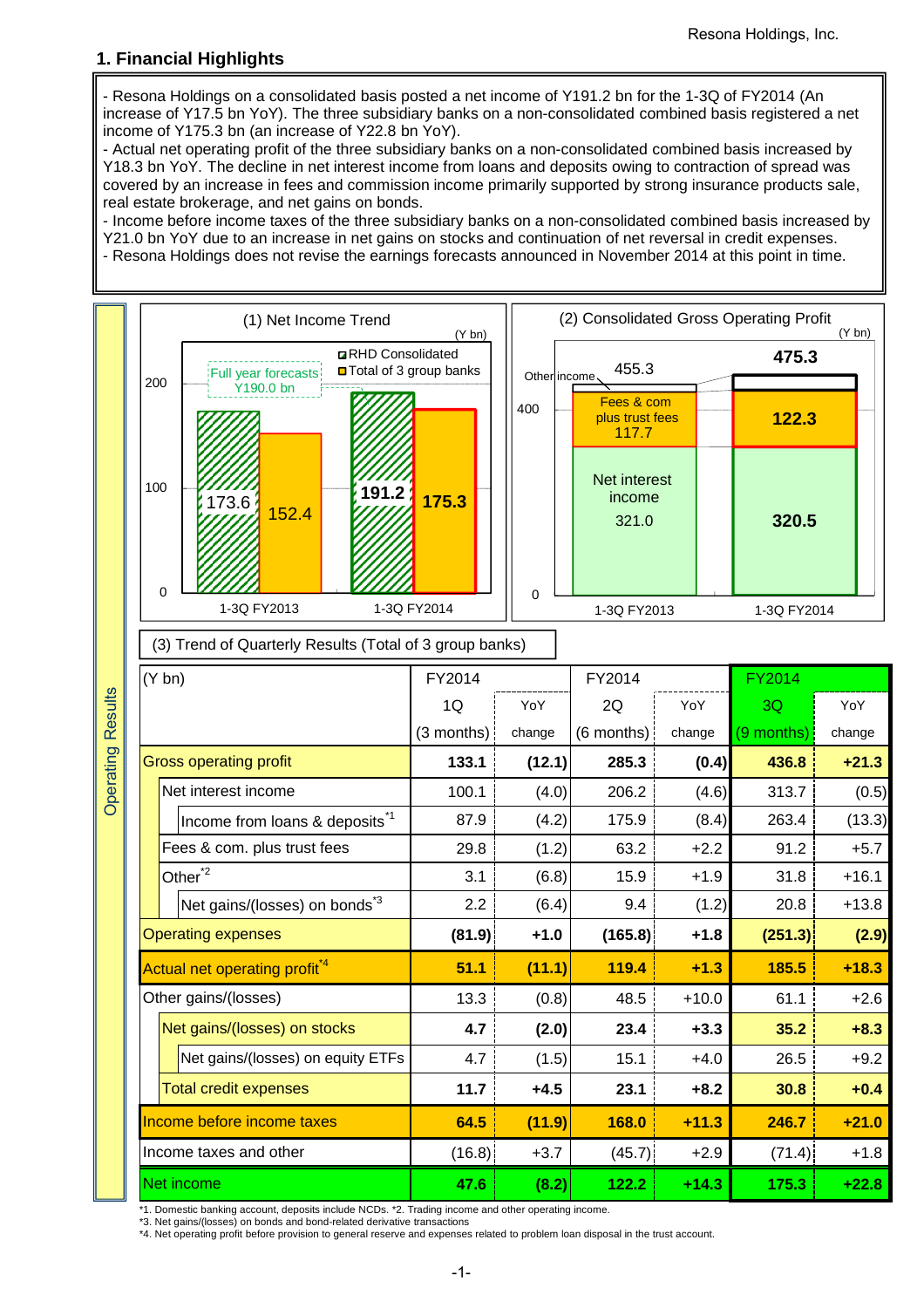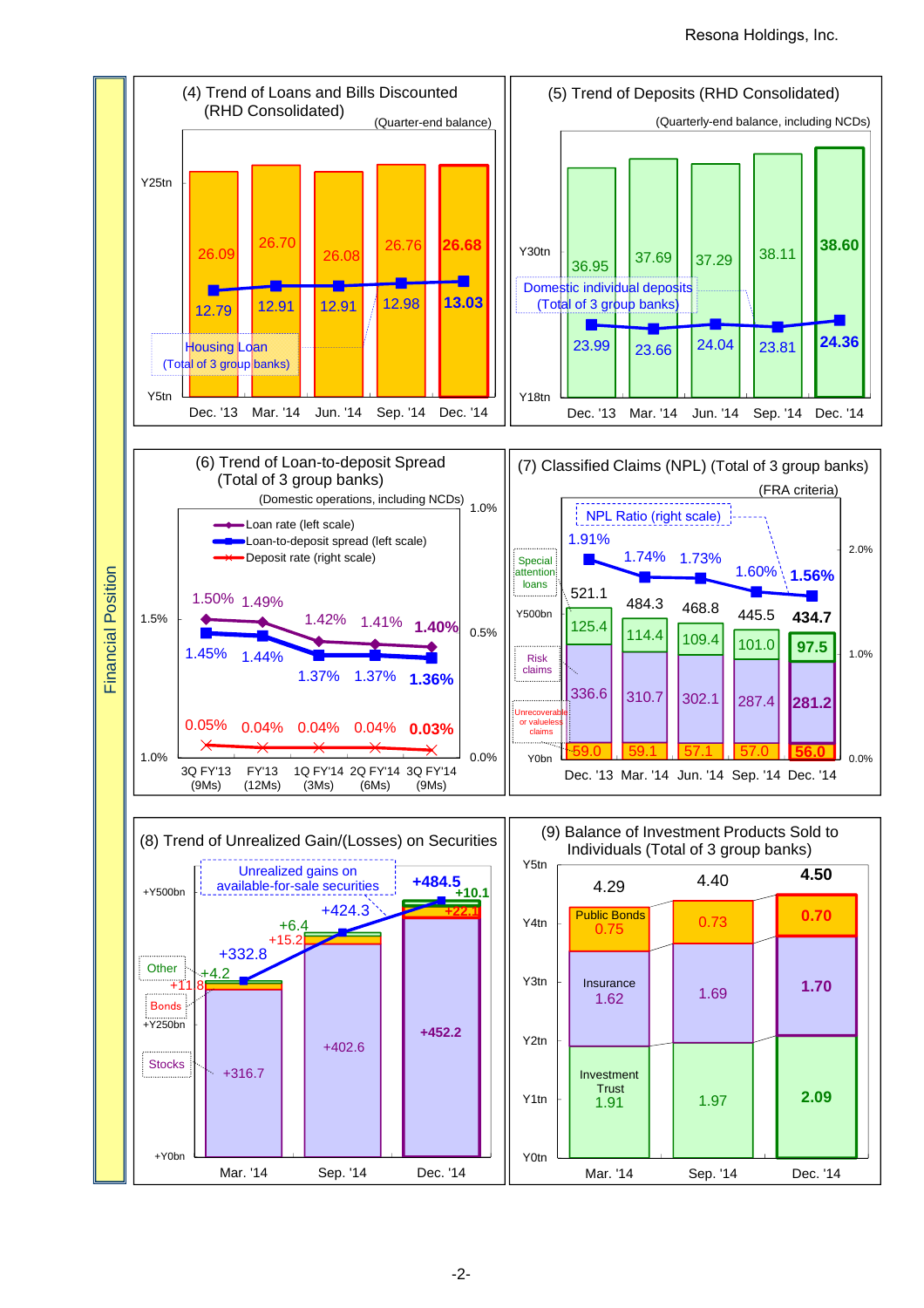# **2. Operating Results**

# (1)Resona Holdings (Consolidated)

(i) Statements of Income (Billions of yen)

|                                                                                  |                | 1-3Q FY 2014 | Change | 1-3Q FY 2013 |
|----------------------------------------------------------------------------------|----------------|--------------|--------|--------------|
| <b>Ordinary income</b>                                                           | $\mathbf{1}$   | 662.9        | 25.7   | 637.2        |
| Consolidated gross operating profit                                              | $\overline{c}$ | 475.3        | 19.9   | 455.3        |
| Interest income                                                                  | 3              | 320.5        | (0.5)  | 321.0        |
| Trust fees (after disposal of problem loans in the trust account)                | 4              | 16.9         | (0.9)  | 17.8         |
| <disposal account="" in="" loans="" of="" problem="" the="" trust=""></disposal> | 5              | 0.0          | 0.0    | 0.0          |
| Fees and commissions                                                             | 6              | 105.3        | 5.4    | 99.8         |
| Trading income                                                                   | $\overline{7}$ | 1.5          | 5.8    | (4.3)        |
| Other operating income                                                           | 8              | 30.9         | 10.1   | 20.8         |
| Provision to general reserve for possible loan losses                            | 9              |              |        |              |
| General and administrative expenses                                              | 10             | (268.1)      | (8.3)  | (259.8)      |
| Other gains/(losses), net                                                        | 11             | 71.1         | 9.2    | 61.8         |
| Net gains/(losses) on stocks                                                     | 12             | 35.3         | 8.1    | 27.1         |
| Disposal of problem loans                                                        | 13             | (8.6)        | 5.1    | (13.7)       |
| Reversal of credit expenses                                                      | 14             | 42.5         | (4.1)  | 46.7         |
| Equity in earnings of investments in affiliates                                  | 15             | 0.0          | (0.0)  | 0.1          |
| <b>Ordinary profit</b>                                                           | 16             | 278.2        | 20.9   | 257.3        |
| Extraordinary gains                                                              | 17             | 0.0          | (2.6)  | 2.7          |
| <b>Extraordinary losses</b>                                                      | 18             | (2.4)        | (0.2)  | (2.1)        |
| Income before income taxes and minority interests                                | 19             | 275.9        | 18.0   | 257.9        |
| Income taxes - current                                                           | 20             | (55.9)       | (8.1)  | (47.8)       |
| Income taxes - deferred                                                          | 21             | (23.7)       | 6.7    | (30.4)       |
| Minority interests in net income                                                 | 22             | (4.9)        | 0.9    | (5.9)        |
| Net income                                                                       | 23             | 191.2        | 17.5   | 173.6        |
| Credit expense (5, 9, 13, 14)                                                    | 24             | 33.9         | 0.9    | 32.9         |
| Disposal of problem loans in the trust account                                   | 25             | 0.0          | 0.0    | 0.0          |
| Provision to general reserve for possible loan losses                            | 26             | 34.5         | (3.0)  | 37.6         |
| Write-off of loans                                                               | 27             | (8.0)        | 4.4    | (12.5)       |
| Provision to specific reserve for possible loan losses                           | 28             | (2.8)        | 5.7    | (8.5)        |
| Provision to special reserve for certain overseas loans                          | 29             | 0.0          | 0.0    | 0.0          |
| Other disposal of problem loans                                                  | 30             | (0.5)        | 0.6    | (1.2)        |
| Gains on recoveries of written-off loans                                         | 31             | 10.7         | (6.8)  | 17.5         |

| (ii) ROE       |              |        | (% )         |
|----------------|--------------|--------|--------------|
|                | 1-3Q FY 2014 |        | 1-3Q FY 2013 |
|                |              | Change |              |
| Net income ROE | 13.98        | 3.04   | 10.94        |
|                |              |        |              |

(Note)

ROE= <br>(Net assets at the beginning of the fiscal period + Net assets at the fiscal period-end) / 2

(Consolidated ROE): Excluding minority interests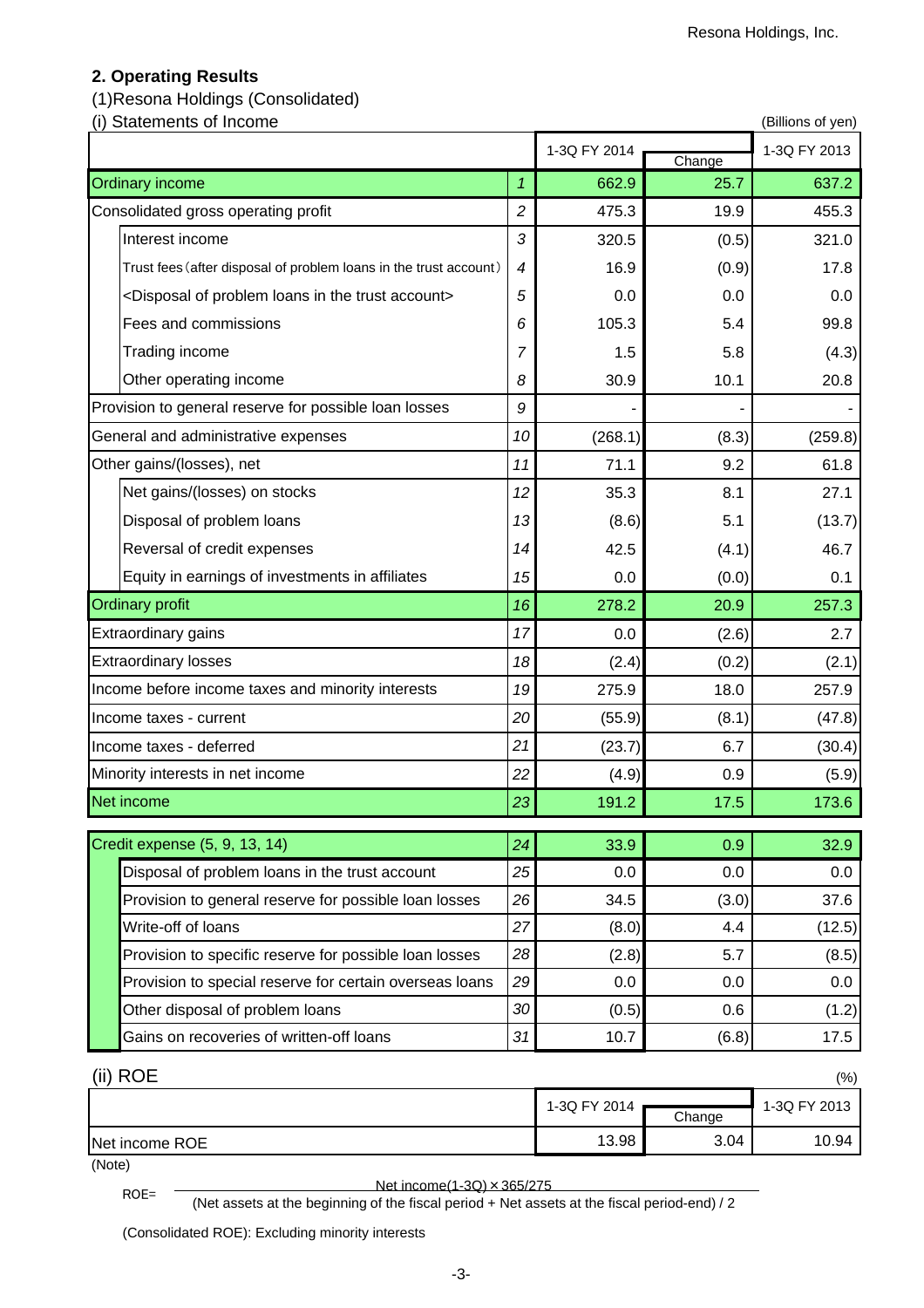### (2)Total of three banks, Non-consolidated figures of each bank (i) Statements of Income (Billions of yen)

| סוווטטוווי וט נווויטוווס (ון                                                                                                                                                             |                 |         | Total of three banks<br>[Non-consolidated] |         |         | ,,,,,,,,,,,,,,,,,,,,,,,,<br>Resona Bank |         |
|------------------------------------------------------------------------------------------------------------------------------------------------------------------------------------------|-----------------|---------|--------------------------------------------|---------|---------|-----------------------------------------|---------|
|                                                                                                                                                                                          |                 | $1-3Q$  |                                            | $1-3Q$  | $1-3Q$  | $1-3Q$                                  |         |
|                                                                                                                                                                                          |                 | FY 2014 | Change                                     | FY 2013 | FY 2014 | Change                                  | FY 2013 |
| Gross operating profit                                                                                                                                                                   | $\mathcal I$    | 436.8   | 21.3                                       | 415.5   | 293.5   | 19.5                                    | 274.0   |
| Interest income                                                                                                                                                                          | $\overline{c}$  | 313.7   | (0.5)                                      | 314.3   | 200.5   | 3.7                                     | 196.8   |
| <net (domestic<="" and="" deposits="" from="" income="" interest="" loans="" td=""><td>3</td><td>263.4</td><td>(13.3)</td><td>276.8</td><td>165.5</td><td>(8.0)</td><td>173.6</td></net> | 3               | 263.4   | (13.3)                                     | 276.8   | 165.5   | (8.0)                                   | 173.6   |
| operations, including NCDs)>                                                                                                                                                             |                 |         |                                            |         |         |                                         |         |
| Trust fees (after disposal of problem loans in trust account)                                                                                                                            | 4               | 16.9    | (0.9)                                      | 17.8    | 16.9    | (0.9)                                   | 17.8    |
| <disposal account="" in="" loans="" of="" problem="" the="" trust=""></disposal>                                                                                                         | 5               | 0.0     | 0.0                                        | 0.0     | 0.0     | 0.0                                     | 0.0     |
| Fees and commissions                                                                                                                                                                     | 6               | 74.3    | 6.6                                        | 67.7    | 52.0    | 3.6                                     | 48.4    |
| Trading income                                                                                                                                                                           | $\overline{7}$  | 0.7     | 5.1                                        | (4.4)   | 0.7     | 5.1                                     | (4.4)   |
| Other operating income                                                                                                                                                                   | 8               | 31.1    | 10.9                                       | 20.1    | 23.2    | 7.8                                     | 15.3    |
| Expenses (excluding non-recurring items)                                                                                                                                                 | $\overline{g}$  | (251.3) | (2.9)                                      | (248.3) | (164.7) | (1.5)                                   | (163.2) |
| Personnel expenses                                                                                                                                                                       | 10              | (99.2)  | (2.5)                                      | (96.6)  | (63.8)  | (1.4)                                   | (62.3)  |
| Non-personnel expenses                                                                                                                                                                   | 11              | (137.7) | 1.7                                        | (139.4) | (91.6)  | 1.4                                     | (93.1)  |
| <b>Taxes</b>                                                                                                                                                                             | 12              | (14.3)  | (2.1)                                      | (12.2)  | (9.2)   | (1.5)                                   | (7.7)   |
| Provision to general reserve for possible loan losses                                                                                                                                    | 13              |         | (2.8)                                      | 2.8     |         |                                         |         |
| Actual net operating profit                                                                                                                                                              | 14              | 185.5   | 18.3                                       | 167.1   | 128.7   | 17.9                                    | 110.7   |
| Core net operating profit                                                                                                                                                                | 15              | 159.2   | (3.6)                                      | 162.8   | 110.9   | 0.0                                     | 110.9   |
| Net operating profit                                                                                                                                                                     | $\overline{16}$ | 185.5   | 15.5                                       | 170.0   | 128.7   | 18.0                                    | 110.7   |
| Net gains/(losses) on bonds                                                                                                                                                              | $\overline{17}$ | 26.2    | 21.9                                       | 4.2     | 17.7    | 17.9                                    | (0.1)   |
| Other gains/(losses), net                                                                                                                                                                | 18              | 63.5    | 5.6                                        | 57.9    | 61.5    | 0.7                                     | 60.8    |
| Net gains/(losses) on stocks                                                                                                                                                             | 19              | 35.2    | 8.3                                        | 26.9    | 34.1    | 7.9                                     | 26.2    |
| Gains on sale                                                                                                                                                                            | 20              | 37.8    | 10.2                                       | 27.6    | 36.2    | 9.2                                     | 26.9    |
| Losses on sale                                                                                                                                                                           | 21              | (1.9)   | (1.7)                                      | (0.2)   | (1.9)   | (1.7)                                   | (0.2)   |
| Losses on devaluation                                                                                                                                                                    | 22              | (0.6)   | (0.1)                                      | (0.4)   | (0.1)   | 0.3                                     | (0.4)   |
| Disposal of problem loans                                                                                                                                                                | 23              | (7.1)   | 7.4                                        | (14.6)  | (2.6)   | 3.8                                     | (6.4)   |
| Reversal of credit expenses                                                                                                                                                              | 24              | 38.0    | (4.2)                                      | 42.2    | 30.3    | (5.6)                                   | 36.0    |
| Other                                                                                                                                                                                    | 25              | (2.5)   | (5.9)                                      | 3.4     | (0.3)   | (5.3)                                   | 5.0     |
| <b>Ordinary profit</b>                                                                                                                                                                   | 26              | 249.1   | 21.2                                       | 227.9   | 190.3   | 18.7                                    | 171.5   |
| Extraordinary gains/(losses), net                                                                                                                                                        | $\overline{27}$ | (2.3)   | (0.1)                                      | (2.1)   | (1.9)   | (0.1)                                   | (1.8)   |
| Net gains/(losses) on disposal of fixed assets                                                                                                                                           | 28              | (0.8)   | 0.0                                        | (0.9)   | (0.7)   | 0.0                                     | (0.7)   |
| Inpairment losses on fixed assets                                                                                                                                                        | 29              | (1.4)   | (0.2)                                      | (1.2)   | (1.2)   | (0.1)                                   | (1.0)   |
| Income before income taxes                                                                                                                                                               | 30              | 246.7   | 21.0                                       | 225.7   | 188.3   | 18.6                                    | 169.6   |
| Income taxes-current                                                                                                                                                                     | $\overline{31}$ | (49.5)  | (7.8)                                      | (41.6)  | (36.2)  | (9.5)                                   | (26.7)  |
| Income taxes-deferred                                                                                                                                                                    | 32              | (21.9)  | 9.7                                        | (31.6)  | (17.3)  | 7.8                                     | (25.1)  |
| <b>Net income</b>                                                                                                                                                                        | 33              | 175.3   | 22.8                                       | 152.4   | 134.6   | 16.9                                    | 117.7   |
|                                                                                                                                                                                          |                 |         |                                            |         |         |                                         |         |

| Credit expense (5, 13, 23, 24)                          | 34              | 30.8                     | 0.4   | 30.3   | 27.7  | (1.8) | 29.5  |
|---------------------------------------------------------|-----------------|--------------------------|-------|--------|-------|-------|-------|
| Disposal of problem loans in the trust account          | 35 <sub>1</sub> | $0.0\,$                  | 0.0   | 0.0    | 0.0   | 0.0   | 0.0   |
| Provision to general reserve for possible loan losses   | 36 <sup>1</sup> | 25.0                     | (2.0) | 27.1   | 19.2  | (1.4) | 20.6  |
| Write-off of loans                                      |                 | (6.6)<br>37 <sup>1</sup> | 3.7   | (10.3) | (2.6) | 3.2   | (5.8) |
| Provision to specific reserve for possible loan losses  | 38 <sup>l</sup> | 2.4                      | 5.1   | (2.6)  | 3.8   | 1.4   | 2.3   |
| Provision to special reserve for certain overseas loans | 39 <sub>l</sub> | 0.0                      | 0.0   | 0.0    | 0.0   | 0.0   | 0.0   |
| Other disposal of problem loans                         | 40              | (0.5)                    | 0.5   | (1.1)  | 0.0   | 0.6   | (0.5) |
| Gains on recoveries of written-off claims               | 41              | 10.4                     | (6.9) | 17.3   | 7.2   | (5.7) | 12.9  |

(Notes)

1. Actual net operating profit: Net operating profit before provision to general reserve for possible loan losses and disposal of problem loans.

2. Core net operating profit: Actual net operating profit less net gains/(losses) on bonds.

### (ii) Interest rate spreads (domestic operations) (%)

|                                                          |                   | Total of three banks<br>[Non-consolidated] |                 |                   | Resona Bank |                   |
|----------------------------------------------------------|-------------------|--------------------------------------------|-----------------|-------------------|-------------|-------------------|
|                                                          | $1-3Q$<br>FY 2014 | Change                                     | 1-3Q<br>FY 2013 | $1-3Q$<br>FY 2014 | Change      | $1-3Q$<br>FY 2013 |
| Average interest rate of loans and bills discounted (A)  | 1.40              | (0.10)                                     | 1.50            | 1.35              | (0.09)      | 1.45              |
| Average interest rate of deposits and negotiable CDs (B) | 0.03              | (0.01)                                     | 0.05            | 0.03              | (0.01)      | 0.05              |
| Loan-to-deposit spread $(A) - (B)$                       | 1.36              | (0.08)                                     | 1.45            | 1.31              | (0.08)      | 1.39              |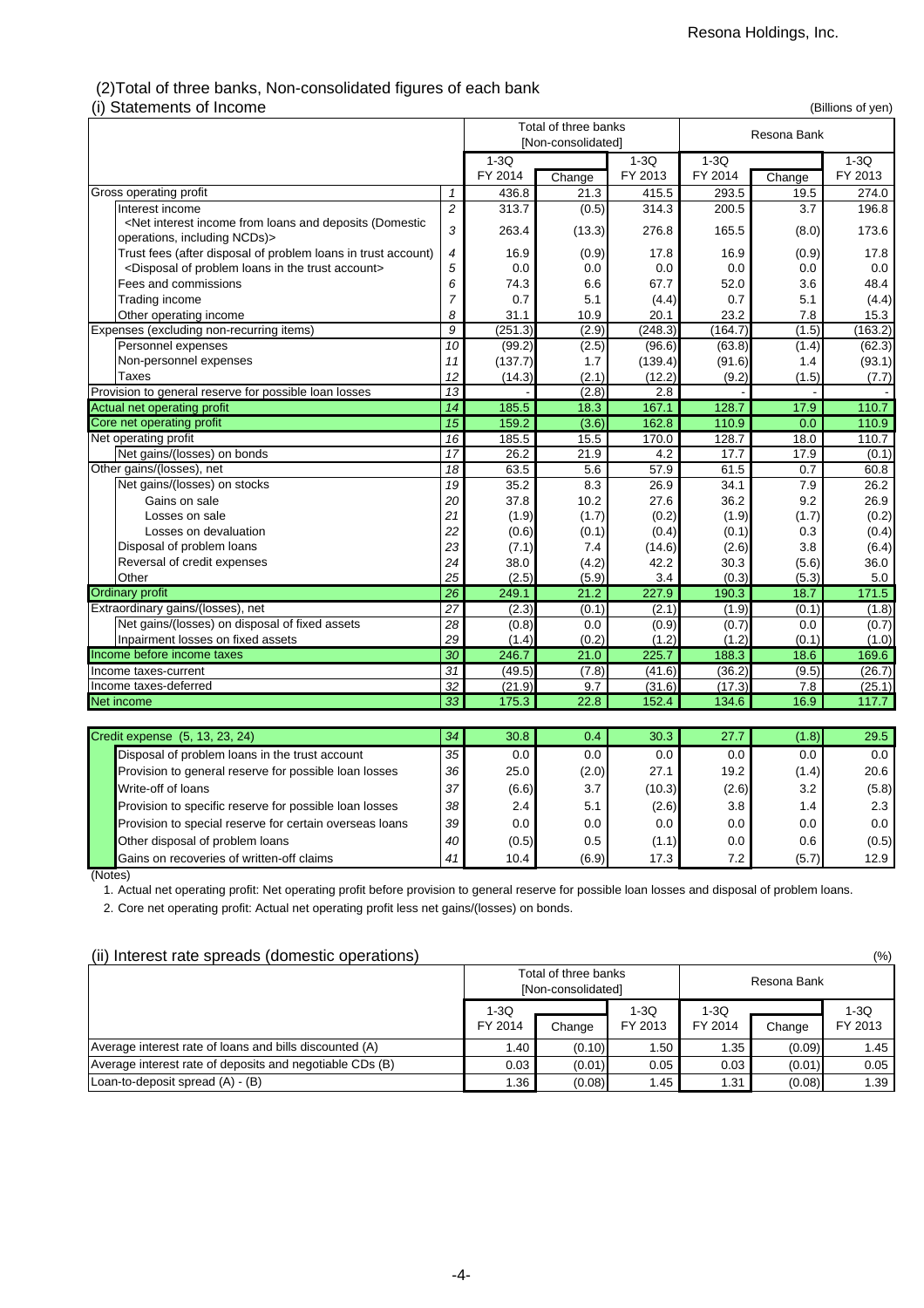| (i) Statements of Income                                                                                                                                                            |                 |         |                     |         |                   |                  | (Billions of yen) |
|-------------------------------------------------------------------------------------------------------------------------------------------------------------------------------------|-----------------|---------|---------------------|---------|-------------------|------------------|-------------------|
|                                                                                                                                                                                     |                 |         | Saitama Resona Bank |         |                   | Kinki Osaka Bank |                   |
|                                                                                                                                                                                     |                 | $1-3Q$  |                     | $1-3Q$  | $1-3Q$            |                  | $1-3Q$            |
|                                                                                                                                                                                     |                 | FY 2014 | Change              | FY 2013 | FY 2014           | Change           | FY 2013           |
| Gross operating profit                                                                                                                                                              | 1               | 103.0   | 1.1                 | 101.8   | 40.3              | 0.6              | 39.6              |
| Interest income                                                                                                                                                                     | $\overline{c}$  | 83.9    | (3.7)               | 87.6    | 29.3              | (0.5)            | 29.8              |
| <net (domestic<="" and="" deposits="" from="" income="" interest="" loans="" td=""><td>3</td><td>72.1</td><td>(3.8)</td><td>75.9</td><td>25.8</td><td>(1.4)</td><td>27.2</td></net> | 3               | 72.1    | (3.8)               | 75.9    | 25.8              | (1.4)            | 27.2              |
| operations, including NCDs)>                                                                                                                                                        |                 |         |                     |         |                   |                  |                   |
| Trust fees (after disposal of problem loans in trust account)                                                                                                                       | 4               |         |                     |         |                   |                  |                   |
| <disposal account="" in="" loans="" of="" problem="" the="" trust=""></disposal>                                                                                                    | 5               |         |                     |         |                   |                  |                   |
| Fees and commissions                                                                                                                                                                | 6               | 14.6    | 1.2                 | 13.4    | 7.6               | 1.8              | 5.8               |
| <b>Trading income</b>                                                                                                                                                               | $\overline{7}$  |         |                     |         |                   |                  |                   |
| Other operating income                                                                                                                                                              | 8               | 4.4     | 3.6                 | 0.7     | 3.4               | (0.6)            | 4.0               |
| Expenses (excluding non-recurring items)                                                                                                                                            | $\overline{g}$  | (57.7)  | (1.0)               | (56.7)  | (28.7)            | (0.4)            | (28.3)            |
| Personnel expenses                                                                                                                                                                  | $\overline{10}$ | (22.1)  | (0.7)               | (21.3)  | (13.2)            | (0.3)            | (12.9)            |
| Non-personnel expenses                                                                                                                                                              | 11              | (32.1)  | 0.1                 | (32.2)  | (13.9)            | 0.1              | (14.0)            |
| <b>Taxes</b>                                                                                                                                                                        | 12              | (3.4)   | (0.4)               | (3.0)   | (1.6)             | (0.2)            | (1.3)             |
| Provision to general reserve for possible loan losses                                                                                                                               | 13              |         |                     |         |                   | (2.8)            | 2.8               |
| Actual net operating profit                                                                                                                                                         | $\overline{14}$ | 45.2    | 0.1                 | 45.1    | $\overline{11.5}$ | 0.2              | 11.3              |
| Core net operating profit                                                                                                                                                           | $\overline{15}$ | 39.9    | (4.5)               | 44.4    | 8.3               | 0.8              | 7.5               |
| Net operating profit                                                                                                                                                                | $\overline{16}$ | 45.2    | 0.1                 | 45.1    | 11.5              | (2.5)            | 14.1              |
| Net gains/(losses) on bonds                                                                                                                                                         | 17              | 5.3     | 4.6                 | 0.7     | 3.1               | (0.5)            | 3.7               |
| Other gains/(losses), net                                                                                                                                                           | $\overline{18}$ | (0.1)   | (2.6)               | 2.5     | 2.0               | 7.5              | (5.4)             |
| Net gains/(losses) on stocks                                                                                                                                                        | 19              | 0.2     | 0.0                 | 0.2     | 0.8               | 0.3              | 0.4               |
| Gains on sale                                                                                                                                                                       | 20              | 0.7     | 0.5                 | 0.2     | 0.8               | 0.3              | 0.4               |
| Losses on sale                                                                                                                                                                      | 21              | (0.0)   | 0.0                 | (0.0)   | (0.0)             | (0.0)            |                   |
| Losses on devaluation                                                                                                                                                               | 22              | (0.5)   | (0.5)               |         |                   | 0.0              | (0.0)             |
| Disposal of problem loans                                                                                                                                                           | 23              | (3.3)   | (1.5)               | (1.7)   | (1.2)             | 5.1              | (6.4)             |
| Reversal of credit expenses                                                                                                                                                         | 24              | 3.8     | (1.1)               | 4.9     | 3.8               | 2.5              | 1.2               |
| Other                                                                                                                                                                               | 25              | (0.9)   | 0.0                 | (0.9)   | (1.2)             | (0.6)            | (0.6)             |
| <b>Ordinary profit</b>                                                                                                                                                              | 26              | 45.1    | (2.5)               | 47.6    | 13.6              | 4.9              | 8.7               |
| Extraordinary gains/(losses), net                                                                                                                                                   | 27              | (0.2)   | (0.0)               | (0.1)   | (0.1)             | 0.0              | (0.1)             |
| Net gains/(losses) on disposal of fixed assets                                                                                                                                      | $\overline{28}$ | (0.0)   | 0.1                 | (0.1)   | (0.0)             | (0.0)            | (0.0)             |
| Inpairment losses on fixed assets                                                                                                                                                   | 29              | (0.1)   | (0.1)               | (0.0)   | (0.0)             | 0.0              | (0.1)             |
| Income before income taxes                                                                                                                                                          | 30              | 44.9    | (2.6)               | 47.5    | 13.5              | 4.9              | 8.5               |
| Income taxes-current                                                                                                                                                                | $\overline{31}$ | (12.3)  | 1.2                 | (13.5)  | (0.9)             | 0.3              | (1.3)             |
| Income taxes-deferred                                                                                                                                                               | $\overline{32}$ | (3.1)   | 0.8                 | (3.9)   | (1.4)             | 1.0              | (2.4)             |
| Net income                                                                                                                                                                          | 33              | 29.4    | (0.5)               | 29.9    | 11.1              | 6.4              | 4.7               |
| Credit expense (5, 13, 23, 24)                                                                                                                                                      | 34              | 0.5     | (2.6)               | 3.2     | 2.5               | 4.9              | (2.4)             |
| Disposal of problem loans in the trust account                                                                                                                                      | 35              |         |                     |         |                   |                  |                   |
|                                                                                                                                                                                     |                 |         |                     |         |                   |                  |                   |

| Credit expense (5, 13, 23, 24)                          | 341             | 0.5 <sub>1</sub> | (2.6) | 3.2.  | 2.5 I | 4.9   | (2.4)         |
|---------------------------------------------------------|-----------------|------------------|-------|-------|-------|-------|---------------|
| Disposal of problem loans in the trust account          | 35 <sub>1</sub> |                  |       |       |       |       |               |
| Provision to general reserve for possible loan losses   | 36 <sup>1</sup> | 2.6              | (1.0) | 3.6   | 3.2   | 0.4   | 2.8           |
| Write-off of loans                                      | 37 <sup>1</sup> | (2.6)            | (1.2) | (1.4) | (1.3) | 1.7   | (3.0)         |
| Provision to specific reserve for possible loan losses  | 38 <sup>1</sup> | (1.0)            | 0.8   | (1.8) | (0.3) | 2.8   | (3.1)         |
| Provision to special reserve for certain overseas loans | 39 <sub>l</sub> |                  |       |       |       |       |               |
| Other disposal of problem loans                         | 40 <sup>1</sup> | (0.6)            | (0.3) | (0.2) | 0.0   | 0.3   | (0.2)         |
| Gains on recoveries of written-off claims               | 41              | $2.2\phantom{0}$ | (0.8) | 3.1   | 0.9   | (0.3) | $1.2^{\circ}$ |

(Notes)

1. Actual net operating profit: Net operating profit before provision to general reserve for possible loan losses and disposal of problem loans.

2. Core net operating profit: Actual net operating profit less net gains/(losses) on bonds.

### (ii) Interest rate spreads (domestic operations) (%)

|                                                          |                   | Saitama Resona Bank |                   |                   | Kinki Osaka Bank |                   |
|----------------------------------------------------------|-------------------|---------------------|-------------------|-------------------|------------------|-------------------|
|                                                          | $1-3Q$<br>FY 2014 | Change              | $1-3Q$<br>FY 2013 | $1-3Q$<br>FY 2014 | Change           | $1-3Q$<br>FY 2013 |
| Average interest rate of loans and bills discounted (A)  | .48               | (0.10)              | 1.59              | 1.50              | (0.08)           | 1.59              |
| Average interest rate of deposits and negotiable CDs (B) | 0.03              | (0.00)              | 0.03              | 0.06              | (0.02)           | 0.08              |
| Loan-to-deposit spread $(A) - (B)$                       | 1.45              | (0.10)              | 1.56              | 1.43              | (0.06)           | 1.50              |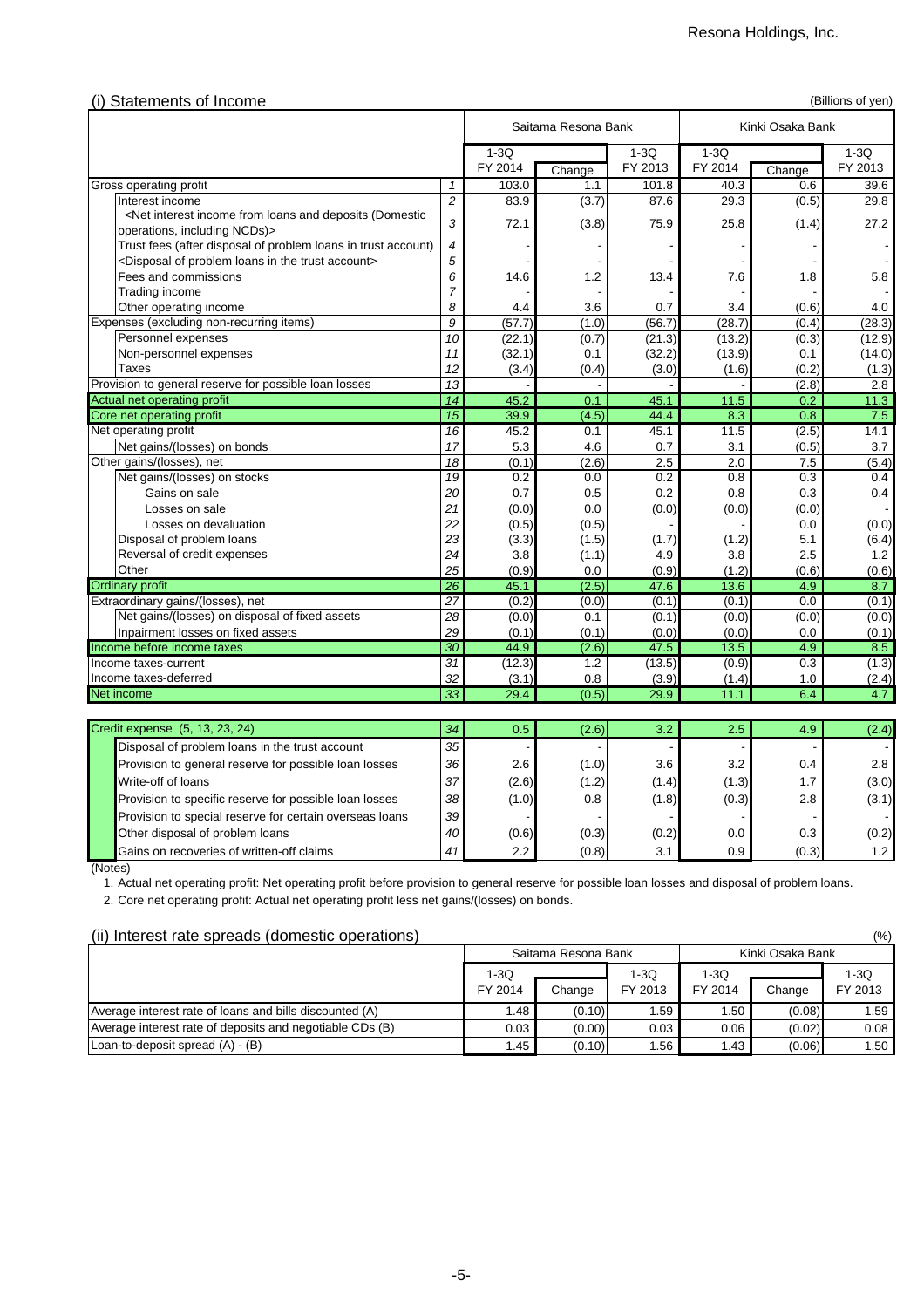|                                                                              |                            |                                   |                        |         |                  | (Billions of yen,%) |
|------------------------------------------------------------------------------|----------------------------|-----------------------------------|------------------------|---------|------------------|---------------------|
|                                                                              |                            |                                   | <b>End of December</b> |         | End of September | End of March        |
|                                                                              |                            |                                   | 2014 [A]               | [A]-[B] | 2014 [B]         | 2014                |
|                                                                              |                            | Unrecoverable or valueless claims | 56.0                   | (1.0)   | 57.0             | 59.1                |
|                                                                              |                            | <b>Risk claims</b>                | 281.2                  | (6.1)   | 287.4            | 310.7               |
| Total of three banks<br>[Non-consolidated]<br>(Banking and Trust<br>Account) |                            | Special attention loans           | 97.5                   | (3.5)   | 101.0            | 114.4               |
|                                                                              |                            | Subtotal (A)                      | 434.7                  | (10.7)  | 445.5            | 484.3               |
|                                                                              |                            | Normal Claims                     | 27,302.6               | (44.7)  | 27,347.4         | 27,222.6            |
|                                                                              |                            | Total (B)                         | 27,737.4               | (55.4)  | 27,792.9         | 27,707.0            |
|                                                                              |                            | NPL Ratio $(A) / (B)$             | 1.56                   | (0.03)  | 1.60             | 1.74                |
|                                                                              |                            | Unrecoverable or valueless claims | 32.1                   | (0.9)   | 33.1             | 38.8                |
|                                                                              |                            | Risk claims                       | 156.3                  | (3.0)   | 159.3            | 177.3               |
|                                                                              | Resona Bank                | Special attention loans           | 63.9                   | (0.1)   | 64.1             | 69.4                |
|                                                                              | (Banking and               | Subtotal (A)                      | 252.4                  | (4.1)   | 256.6            | 285.6               |
|                                                                              |                            | Trust Account) Normal Claims      | 18,184.7               | (41.1)  | 18,225.9         | 18,110.8            |
|                                                                              |                            | Total (B)                         | 18,437.2               | (45.3)  | 18,482.5         | 18,396.4            |
|                                                                              |                            | NPL Ratio $(A) / (B)$             | 1.36                   | (0.01)  | 1.38             | 1.55                |
|                                                                              |                            | Unrecoverable or valueless claims | 14.6                   | (0.0)   | 14.6             | 11.1                |
|                                                                              |                            | <b>Risk claims</b>                | 70.5                   | (1.8)   | 72.4             | 74.8                |
|                                                                              | Saitama                    | Special attention loans           | 20.4                   | (2.9)   | 23.3             | 24.3                |
|                                                                              | Resona                     | Subtotal<br>(A)                   | 105.6                  | (4.8)   | 110.4            | 110.3               |
|                                                                              | <b>Bank</b>                | <b>Normal Claims</b>              | 6,726.6                | 42.5    | 6,684.1          | 6,623.7             |
|                                                                              |                            | Total (B)                         | 6,832.3                | 37.7    | 6,794.6          | 6,734.1             |
|                                                                              |                            | NPL Ratio $(A) / (B)$             | 1.54                   | (0.08)  | 1.62             | 1.63                |
|                                                                              |                            | Unrecoverable or valueless claims | 9.2                    | (0.0)   | 9.2              | 9.1                 |
|                                                                              |                            | <b>Risk claims</b>                | 54.2                   | (1.3)   | 55.5             | 58.5                |
|                                                                              |                            | Special attention loans           | 13.1                   | (0.4)   | 13.5             | 20.6                |
|                                                                              | Kinki Osaka<br><b>Bank</b> | Subtotal<br>(A)                   | 76.6                   | (1.7)   | 78.4             | 88.3                |
|                                                                              |                            | Normal Claims                     | 2,391.2                | (46.1)  | 2,437.3          | 2,487.9             |
|                                                                              |                            | Total (B)                         | 2,467.8                | (47.8)  | 2,515.7          | 2,576.3             |
|                                                                              |                            | NPL Ratio (A) / (B)               | 3.10                   | (0.01)  | 3.11             | 3.42                |

## **3. Claims Disclosed under the Financial Reconstruction Act Criteria**

(Note)

The presented figures as of the end of December 2014 are classified in accordance with the categories, which are defined under the provisions of the Article 4 of the Implementing Regulations for the Law Concerning Emergency Measures to Revitalize Financial System. Presented figures are based on the following criteria:

[Classification for disclosure]

Based on the Guidelines for Self-assessment of Asset Quality which was established in accordance with the FSA's Financial Inspection Manual, each of subsidiary banks implemented self-assessment of asset quality as of the end of December 2014. Based on the results of such selfassessments, claims were classified into the disclosure categories.

[Disclosed amount]

Amount reported for each disclosure category is based on the outstanding exposure amount as of the end of December 2014. Also, those claims newly classified as "unrecoverable or valueless," the exposure amount deemed irrecoverable is deducted as an equivalent for partial direct writeoffs.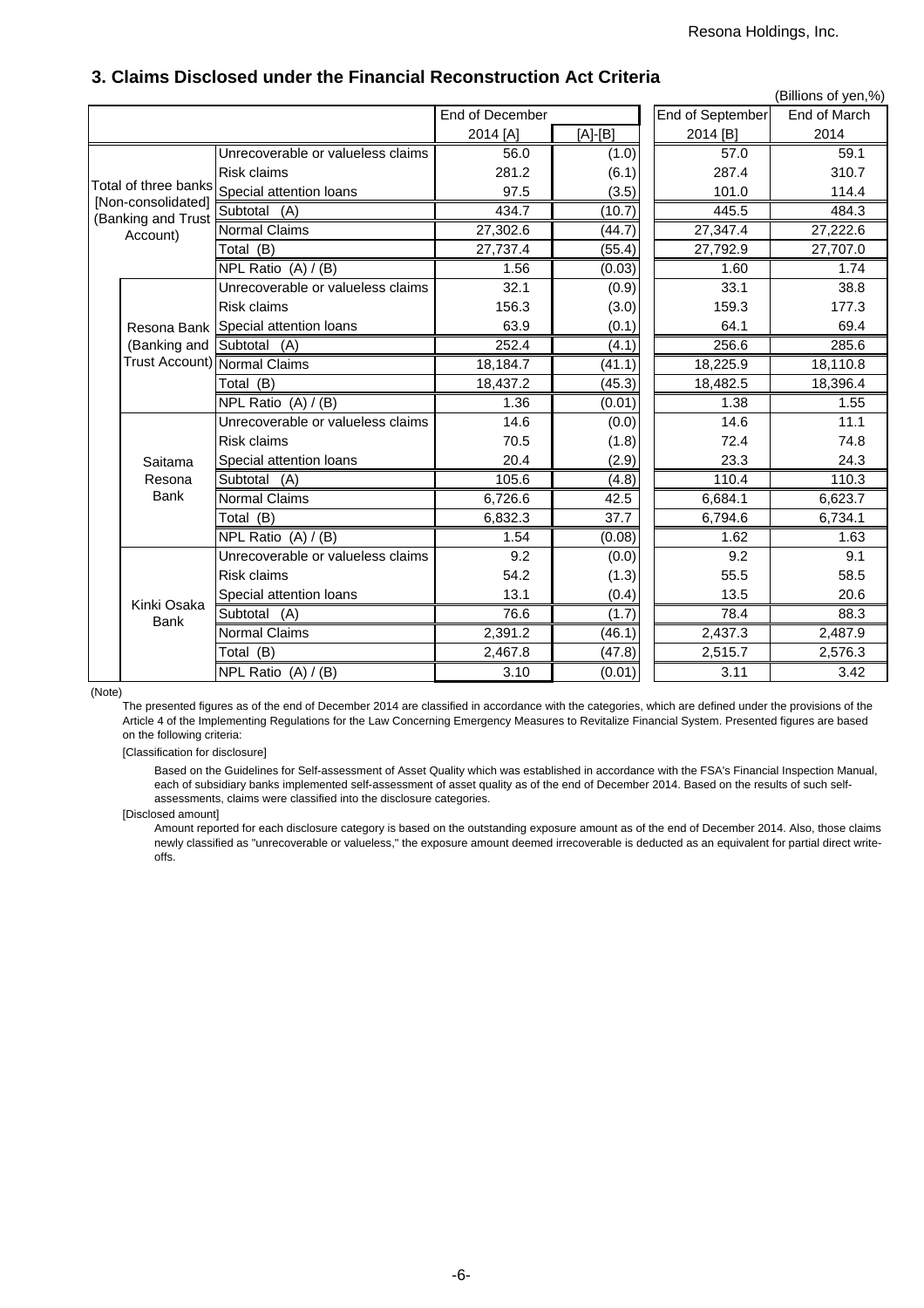(Billions of Yen)

## **4. Unrealized Gains/(Losses) on Marketable Securities**

| $\sqrt{2}$ | ັ                    |  | $-1$ $-1$ $-1$ $-1$               | End of December 2014                 |       |       |       |         | End of September 2014 |       |       | End of March 2014                                                         |       |       |       |  |
|------------|----------------------|--|-----------------------------------|--------------------------------------|-------|-------|-------|---------|-----------------------|-------|-------|---------------------------------------------------------------------------|-------|-------|-------|--|
|            |                      |  |                                   | B/S Amount Unrealized gains/(losses) |       |       |       |         |                       |       |       | B/S Amount Unrealized gains/(losses) B/S Amount Unrealized gains/(losses) |       |       |       |  |
|            |                      |  |                                   |                                      |       | Gain  | Loss  |         |                       | Gain  | Loss  |                                                                           |       | Gain  | Loss  |  |
|            |                      |  | Available-for-<br>sale Securities | 4,375.7                              | 484.5 | 488.8 | (4.2) | 5,834.2 | 424.3                 | 429.8 | (5.5) | 6,531.5                                                                   | 332.8 | 341.6 | (8.8) |  |
|            | Total of three banks |  | <b>Stocks</b>                     | 783.2                                | 452.2 | 454.6 | (2.3) | 734.5   | 402.6                 | 405.3 | (2.7) | 648.3                                                                     | 316.7 | 320.0 | (3.3) |  |
|            | [Non-consolidated]   |  | Bonds                             | 3,258.1                              | 22.1  | 22.4  | (0.2) | 4,778.5 | 15.2                  | 16.1  | (0.8) | 5,565.4                                                                   | 11.8  | 15.1  | (3.2) |  |
|            |                      |  | Other                             | 334.3                                | 10.1  | 11.8  | (1.7) | 321.0   | 6.4                   | 8.4   | (1.9) | 317.7                                                                     | 4.2   | 6.4   | (2.2) |  |
|            |                      |  | Available-for-<br>sale Securities | 2,028.5                              | 376.3 | 380.2 | (3.8) | 2,745.9 | 326.1                 | 330.9 | (4.8) | 3,593.6                                                                   | 251.3 | 258.9 | (7.5) |  |
|            | Resona Bank          |  | <b>Stocks</b>                     | 631.0                                | 367.7 | 369.9 | (2.1) | 585.6   | 321.6                 | 324.1 | (2.5) | 514.3                                                                     | 249.4 | 252.5 | (3.0) |  |
|            |                      |  | Bonds                             | 1,214.9                              | 5.5   | 5.7   | (0.2) | 2,003.8 | 3.0                   | 3.7   | (0.7) | 2,898.0                                                                   | 0.4   | 3.3   | (2.9) |  |
|            |                      |  | Other                             | 182.5                                | 3.0   | 4.5   | (1.4) | 156.5   | 1.3                   | 3.0   | (1.6) | 181.2                                                                     | 1.4   | 2.9   | (1.5) |  |
|            |                      |  | Available-for-<br>sale Securities | 1.724.6                              | 90.5  | 90.6  | (0.1) | 2,342.6 | 83.0                  | 83.3  | (0.3) | 2,253.2                                                                   | 70.3  | 71.1  | (0.8) |  |
|            | Saitama Resona       |  | <b>Stocks</b>                     | 140.4                                | 77.1  | 77.3  | (0.1) | 137.2   | 73.7                  | 73.8  | (0.1) | 123.8                                                                     | 61.4  | 61.7  | (0.2) |  |
|            | <b>Bank</b>          |  | Bonds                             | 1,534.7                              | 11.7  | 11.8  | (0.0) | 2,161.2 | 8.6                   | 8.7   | (0.1) | 2,085.9                                                                   | 8.8   | 9.0   | (0.1) |  |
|            |                      |  | Other                             | 49.3                                 | 1.5   | 1.5   | (0.0) | 44.1    | 0.6                   | 0.7   | (0.0) | 43.5                                                                      | (0.0) | 0.3   | (0.3) |  |
|            |                      |  | Available-for-<br>sale Securities | 622.5                                | 17.7  | 17.9  | (0.2) | 745.6   | 15.2                  | 15.5  | (0.3) | 684.6                                                                     | 11.1  | 11.6  | (0.4) |  |
|            | Kinki Osaka          |  | <b>Stocks</b>                     | 11.7                                 | 7.3   | 7.3   | (0.0) | 11.6    | 7.2                   | 7.3   | (0.0) | 10.1                                                                      | 5.7   | 5.7   | (0.0) |  |
|            | <b>Bank</b>          |  | Bonds                             | 508.3                                | 4.8   | 4.8   | (0.0) | 613.5   | 3.5                   | 3.5   | (0.0) | 581.4                                                                     | 2.5   | 2.6   | (0.1) |  |
|            |                      |  | Other                             | 102.4                                | 5.4   | 5.6   | (0.2) | 120.4   | 4.4                   | 4.6   | (0.2) | 93.0                                                                      | 2.8   | 3.1   | (0.2) |  |

### (1) Unrealized gains/(losses) on available-for-sale securities

#### (2) Unrealized gains/(losses) on held-to-maturity bonds (Billions of Yen) (Billions of Yen)

|                                         | $\sim$ $\sim$       |         |                      |                                      |       |      |         |                       |      |       |                                                                           |      |      |       |  |
|-----------------------------------------|---------------------|---------|----------------------|--------------------------------------|-------|------|---------|-----------------------|------|-------|---------------------------------------------------------------------------|------|------|-------|--|
|                                         |                     |         | End of December 2014 |                                      |       |      |         | End of September 2014 |      |       | End of March 2014                                                         |      |      |       |  |
|                                         |                     |         |                      | B/S Amount Unrealized gains/(losses) |       |      |         |                       |      |       | B/S Amount Unrealized gains/(losses) B/S Amount Unrealized gains/(losses) |      |      |       |  |
|                                         | Gain<br>Loss        |         |                      |                                      |       | Gain | Loss    |                       |      | Gain  | Loss                                                                      |      |      |       |  |
| Total of three banks [Non-consolidated] |                     | 2.334.6 | 84.3                 | 84.3                                 | (0.0) |      | 2.324.9 | 69.1                  | 69.1 | (0.0) | 2.150.7                                                                   | 67.8 | 67.9 | (0.1) |  |
|                                         | Resona Bank         | .521.2  | 53.8                 | 53.8                                 |       |      | .522.0  | 41.0                  | 41.0 |       | .368.4                                                                    | 39.0 | 39.0 |       |  |
|                                         | Saitama Resona Bank | 652.7   | 24.2                 | 24.2                                 |       |      | 644.1   | 21.6                  | 21.6 | (0.0) | 627.8                                                                     | 21.5 | 21.7 | (0.1) |  |
|                                         | Kinki Osaka Bank    | 160.6   | 6.2                  | 6.2                                  | (0.0) |      | 158.7   | 6.4                   | 6.4  | (0.0) | 154.3                                                                     | 7.1  | 7.1  | (0.0) |  |

(3) Stocks of subsidiaries and affiliates

There is no applicable information.

#### (Notes)

1. Figures in the above table includes "securities", negotiable certificates of deposit included in "cash and due from banks", and trust beneficiary certificates included in "monetary claims bought" stated on the balance sheet.

2. The presented amounts do not include the securities of which it is extremely difficult to estimate fair values.

3. For stocks, market values are based on the average price during the one month prior to the quarter and fiscal year-end. For other securities, market values are based on the market price prevailing on the last day of the relevant period.